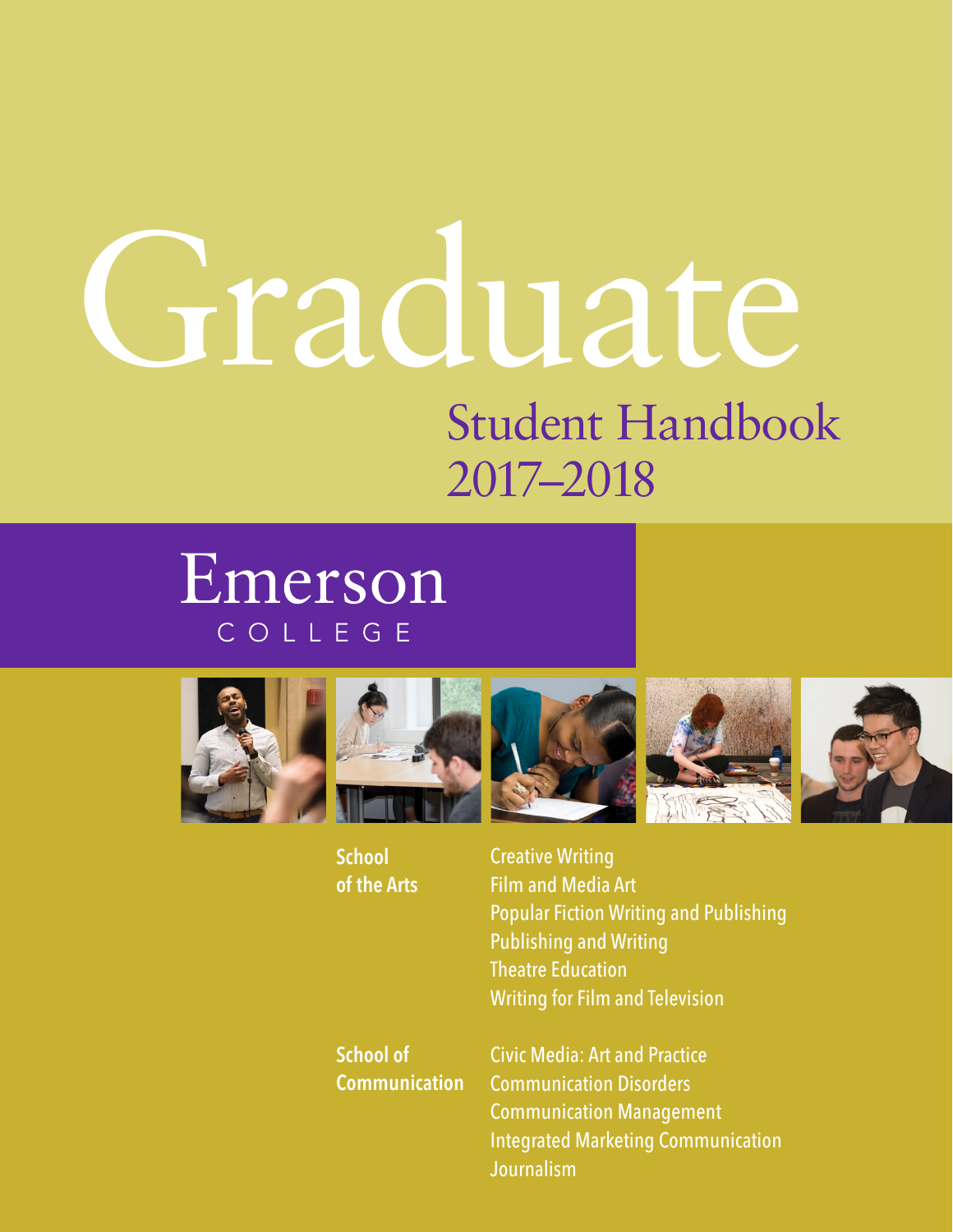## Table of Contents

| <b>Credits</b>                                                    | 2  |
|-------------------------------------------------------------------|----|
| <b>Your Graduate</b><br><b>Student Handbook</b>                   | 2  |
| <b>Stages of an Academic</b><br><b>Career at Emerson</b>          | 3  |
| <b>Important Offices at</b><br><b>Emerson College</b>             | 6  |
| <b>Student Groups</b>                                             | 8  |
| <b>Social, Study Spaces, and</b><br><b>Dining Halls and Cafes</b> | 9  |
| <b>Academic Grievance</b><br><b>Procedure</b>                     | 10 |
| Office of<br><b>Community Standards</b><br>and Student Conduct    | 11 |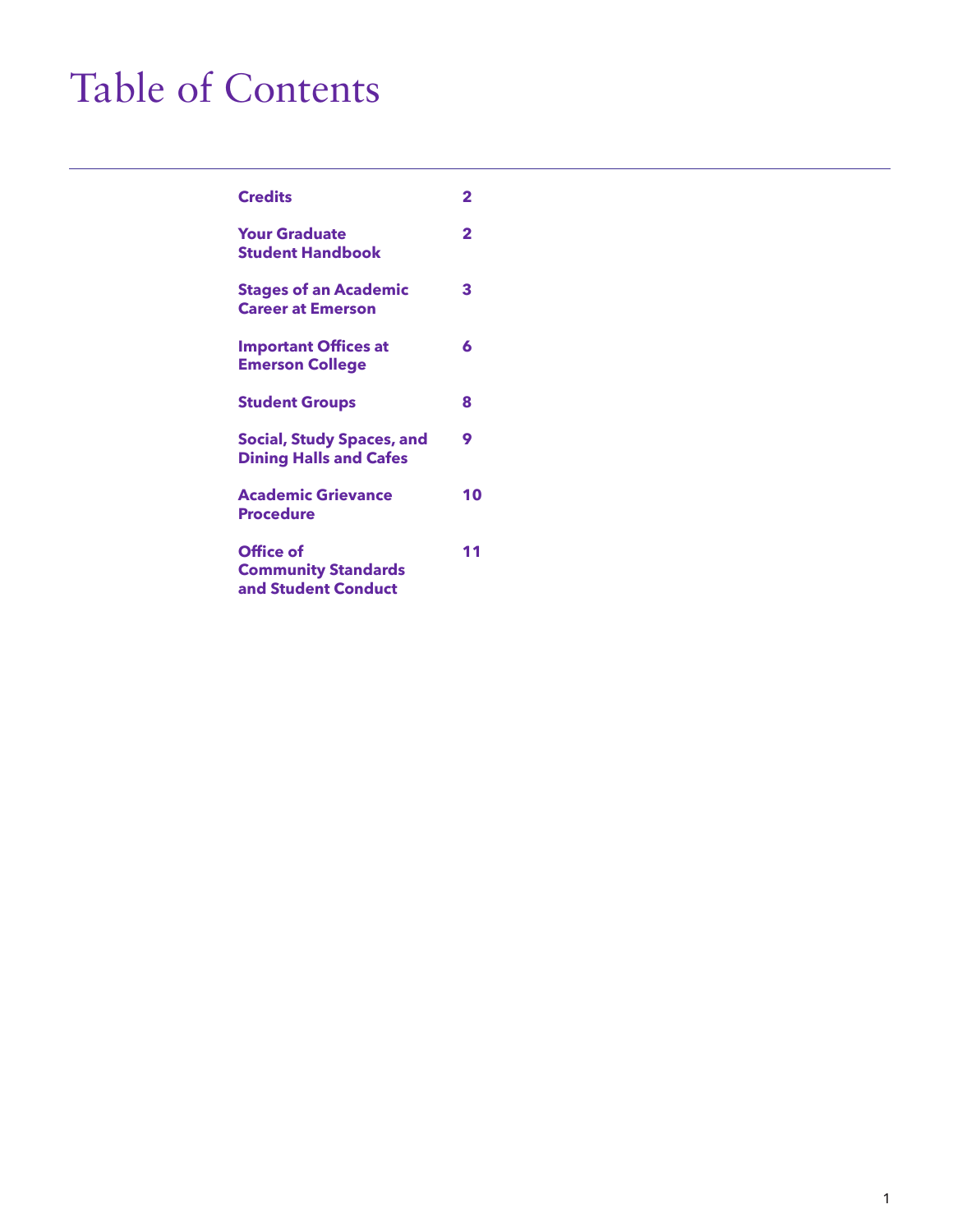### **Credits**

#### **Editors**

Jan Roberts-Breslin Maria Figueroa Eric Matthews

#### **Production Coordinator**

Liliana Ballesteros

#### **Notice Regarding the Contents of This Handbook**

Emerson College attempts to ensure that the material published in this handbook is accurate at the time of publication. However, the information contained in this handbook does not constitute a contract between the College and its students. Emerson College reserves the right to correct or change any provision or requirement in this handbook at any time.

For more information, contact: Office of Graduate Studies 180 Tremont Street, 13th Floor 617-824-8612 gradstudies@emerson.edu

### Your Graduate Student Handbook

The Graduate Student Handbook contains useful information about the Emerson graduate community, the resources available to students at Emerson, and the policies and procedures that govern student life at the College. The handbook is intended to provide students with information and guidance regarding their graduate experience at Emerson, and should be used as a supplement to the Graduate Catalogue.

The rules and regulations in this handbook can be superseded, suspended, or complemented by the Emerson administration in order to protect the school and its students, faculty, and staff. Reviews of academic, financial, and other considerations may lead to changes in regulations at any time. These changes may affect degrees, academic policies, and rules pertaining to student conduct and other rules and regulations that affect students. The College expects graduate students to be familiar with the College and program policies, procedures, and requirements in this handbook and the Graduate Catalogue. The Office of Graduate Studies works with faculty and students on interpreting these policies, procedures, and requirements, and resolving graduate student issues and concerns. Further information on the role of the Office of Graduate Studies and the many other resources are listed in this handbook as well as on the Emerson College website.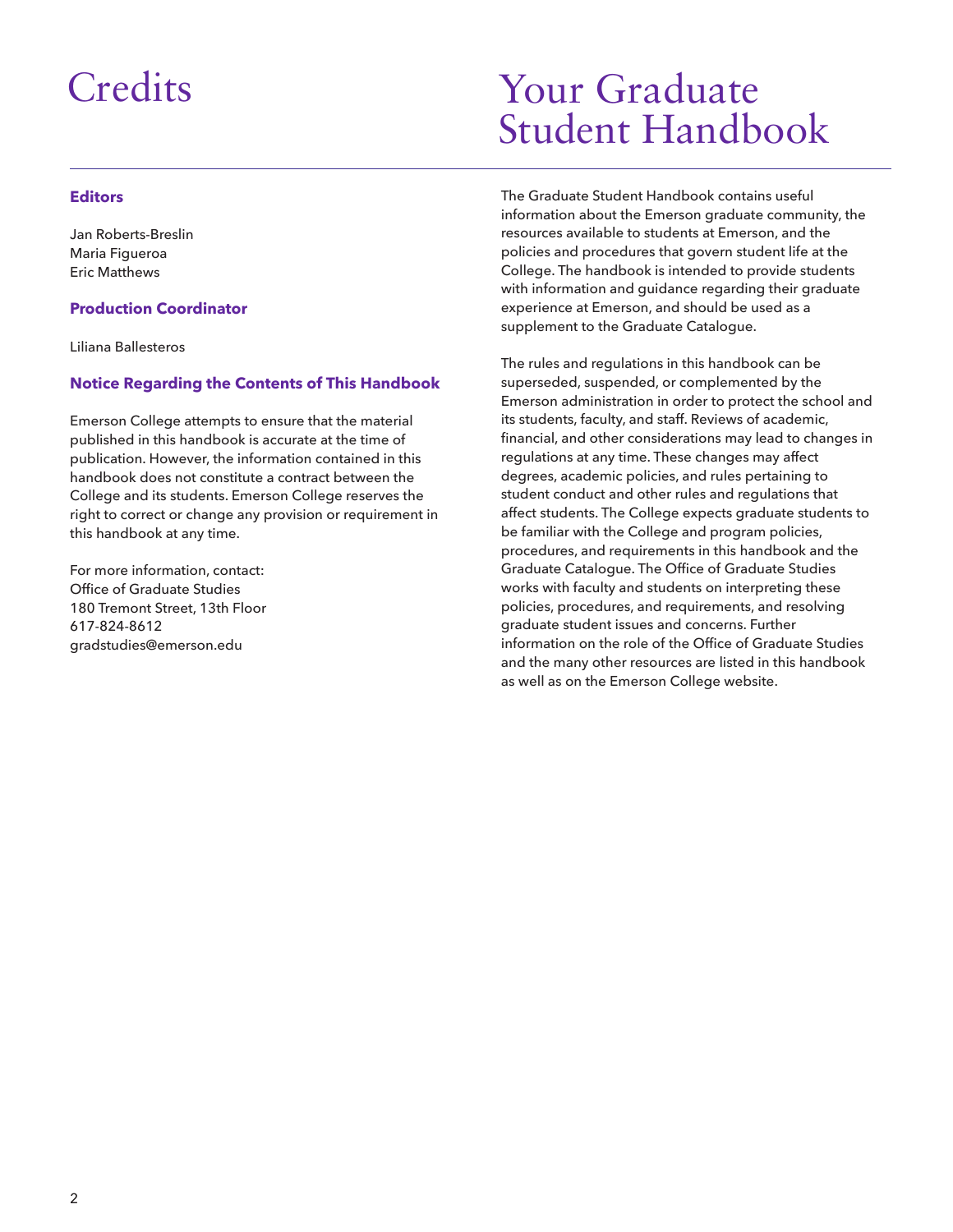### Stages of an Academic Career at Emerson

#### **Matriculation and Catalogue of Entry**

Once students have matriculated at Emerson, they are held to all requirements of the catalogue under which they first matriculated. If the content of a program is changed in subsequent catalogues, students may petition their graduate program director and the dean of graduate and professional studies to adopt the new program content in its entirety. This does not apply to the number of required credits.

#### **Communication at Emerson**

#### **Email**

All enrolled, degree-seeking students are assigned an Emerson College email address as part of their ECnet account. This email address is typically firstname\_ lastname@emerson.edu. The College considers the transmission of information to students via their College– assigned email address a form of official notification. It is students' responsibility to check their Emerson email accounts regularly. Students can access their Emerson email accounts from any computer at ecmail.emerson. edu.

#### **eCommon**

The central website for the Emerson community is eCommon.emerson.edu. This site provides information about upcoming events, workshops, and daily announcements and is also the hub for keeping track of your student account, student employment, and more.

#### **Studying at Emerson**

#### **Registration and Course Selection**

After the first semester, all graduate students register online for the next semester's courses. Students should meet with their graduate program director or advisor early in the preceding semester to discuss and plan their next semester's courses. The catalogue and department information sheets are also important sources of information. The Registrar's website provides information about the upcoming semester's course offerings and even sends out a newsletter to inform students of important deadlines for registration. Please consult the Academic Calendar for registration deadlines and other important dates.

#### **Directed Studies**

Directed studies offer students the opportunity to pursue special topics that are important to their field of study, but are not offered in a regular course. It is the decision of a

faculty member whether or not to offer a directed study. The department chair and graduate program director must approve all directed studies through the Directed Studies Contract Form, indicating the objectives of the study, the length and depth of the study, the frequency of meetings, the expectations for the end-product of the student, and the type of faculty feedback. The Directed Studies Contract Form can be found on the Forms and Instructions page of emerson.edu/registrar.

#### **Course Evaluations**

At the end of each semester, students are asked to evaluate the course that they are completing. These evaluations are online at eCommon.emerson.edu. Evaluations are used to help the departments and schools in all aspects of their curriculum planning and must be completed before the eCommon site will allow students to view their grades online.

#### **Continuous Registration**

Students must be continuously registered, with the exception of summer terms or when they are on a leave of absence granted before the start of the semester by the dean of graduate and professional studies. Students who wish to take time away from their studies must file a leave of absence petition. Students must be registered the semester they plan to graduate. To keep their registration status, students may register for courses or a Continuing Student Status Form, detailed more below.

#### **Complementing the Classroom**

#### **Internships**

Internships are another form of academic work. They offer students an opportunity to work in the field that they are studying combined with an academic component that requires students to reflect on their fieldwork. Students interested in internships should meet with their department's internship advisor or seek information from the Career Services Office about the process for qualifying for an internship. There are limits to the number of internship credits a student may take: individual internships can be no more than 4 credits and no more than 12 credits of internship and directed study combined. Students are responsible for making sure they register for the correct number of credits for their internship. Students cannot petition to change the number of credits after the internship has begun.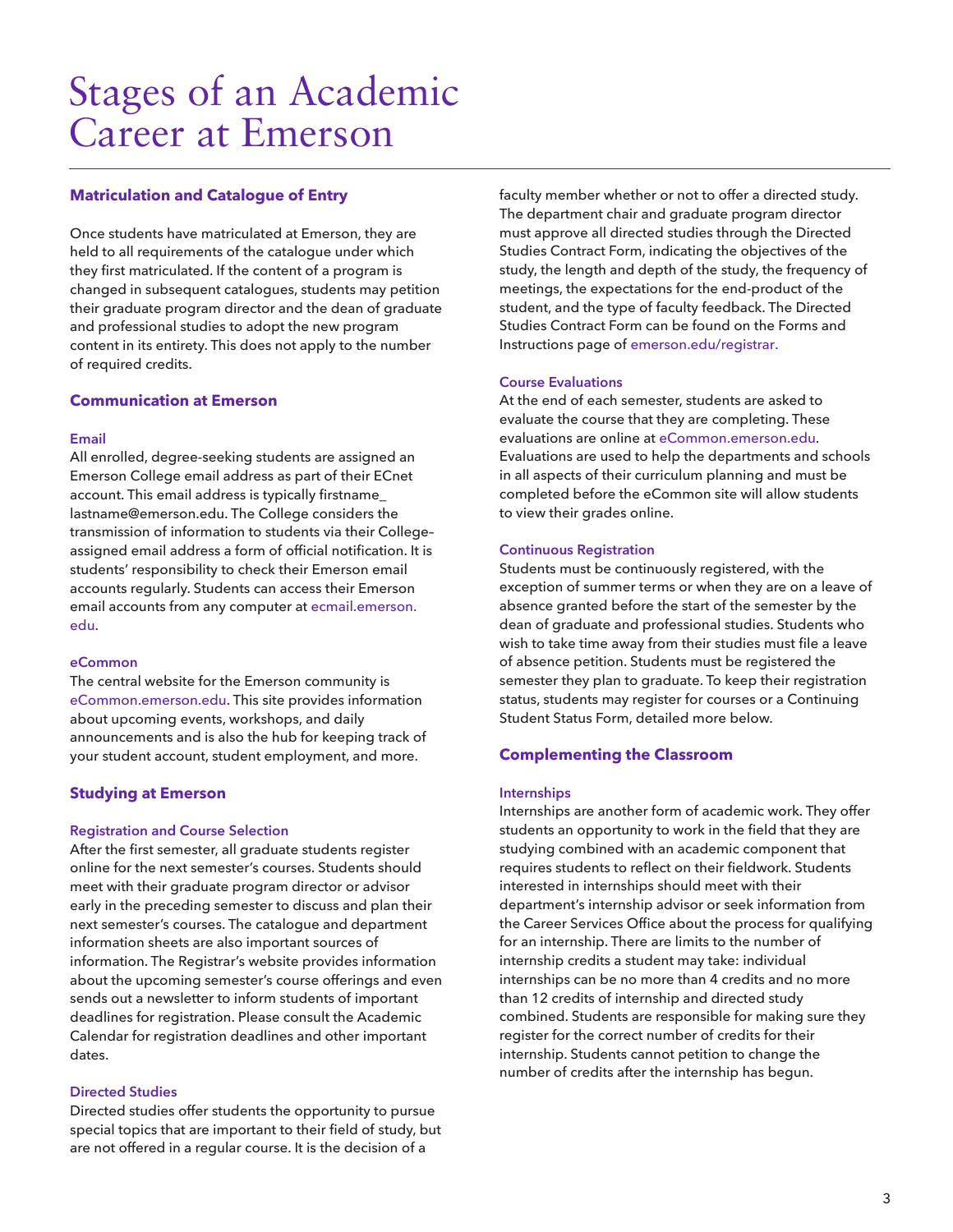#### **Master's Project**

The master's project is an applied academic project that integrates theory and practice. The master's project often takes the form of a creative project, such as a film, screenplay, or multimedia production. The written sections of master's projects must consistently follow one of the MLA, APA, or Chicago style manuals (latest editions), as well as the latest version of the master's thesis/project guidelines, which is available from the Office of Graduate Studies. It is the student's responsibility to acquire these materials.

In those programs that allow a master's project in lieu of a thesis, students must register for a total of 4 credits (8 credits in Film and Media Art). A master's project is subject to the same procedural and approval requirements as a thesis.

Master's projects must be submitted and approved according to the deadlines established by their program and the Academic Calendar. One electronic copy of the approved written component project must be submitted to Canvas no later than the date specified in the Academic Calendar. The Master's Thesis/Project Approval Page must be signed and dated by all committee members, including the project chair, the graduate program director, and the dean of graduate and professional studies. Final approval of the project rests with the dean of graduate and professional studies.

#### **Master's Thesis**

The master's thesis is a scholarly treatment of a subject or an investigative treatment of a problem that is sufficiently limited in scope to ensure thoroughness. Work on the thesis is supervised by a thesis chair and thesis committee.

Theses must follow one of the MLA, APA, or Chicago style manuals (latest editions), as well as the latest version of the master's thesis/project guidelines, which is available from the Office of Graduate Studies. Students must follow program guidelines for thesis work. Theses must be submitted and approved according to the deadlines established by their program and the Academic Calendar. One electronic copy of the approved thesis must be submitted to Canvas no later than the date specified in the Academic Calendar. The Master's Thesis/Project Approval Page must be signed and dated by all committee members, including the thesis chair, the graduate program director, and the dean of graduate and professional studies. Final approval of the thesis rests with the dean of graduate and professional studies.

#### **Master's Thesis/Project Guidelines**

Students working on their master's thesis or master's project must follow certain format and style regulations. These regulations are found in the Master's Thesis/Project Guidelines. These guidelines cover various areas including, but not limited to, margins; font type/size; paper quality; and the formatting of the mandatory title, approval, and abstract pages. Students must use the up-to-date version of the guidelines. The up-to-date version of the guidelines, as well as template pages for the title, approval, and abstract pages, can be found at emerson.edu/academics/academic-services/graduatestudies/masters-theses-projects.

#### **Student Professional Opportunities and Research Support**

#### **Professional Development Grants (PDGs)**

Professional Development Grants (PDGs) are awarded through the GSA, and are available to help students meet the costs of attending skill/knowledge building and networking events that will enhance their professional development and/or standing. This includes, but is not limited to, conferences, symposia, film festivals, and industry gatherings. The GSA recognizes that different programs have different professional development needs and opportunities, and encourages all graduate students to apply for PDGs. For more information, see emerson. edu/gsa.

#### **Mini-Grants**

Mini-Grants are awarded through the GSA and are similar in design to the Professional Development Grants. The purpose of Mini-Grants is to provide graduate students assistance in professional development. For more information, see emerson.edu/gsa.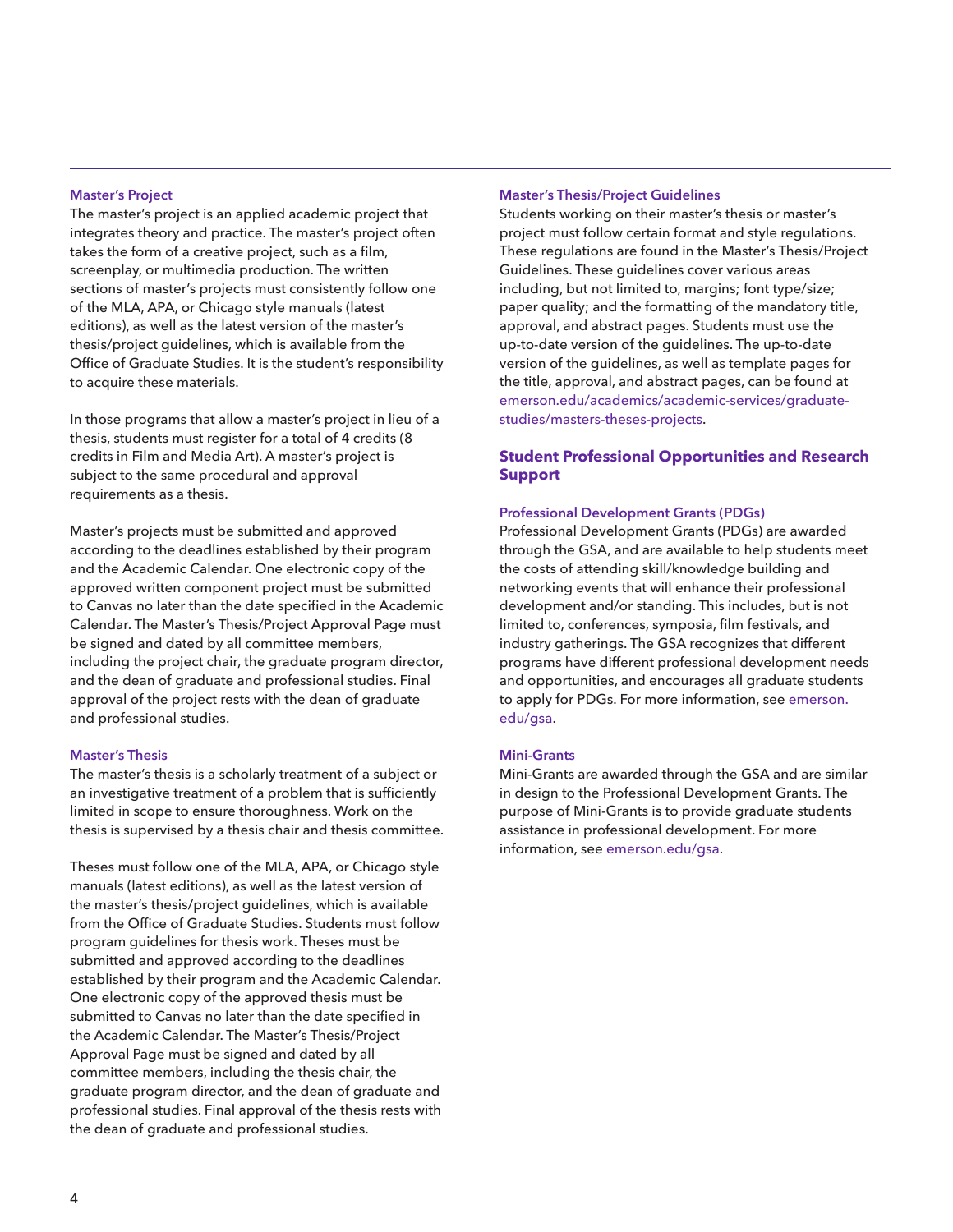#### **Preparing for Commencement**

Degrees are awarded on August 30, December 30, and at commencement in May. Degree candidates must apply for graduation at the Registrar's Office prior to the semester in which they complete their degree requirements. Please consult the Academic Calendar for deadlines.

Students must be registered for a minimum of 1 credit in the semester in which they complete their degree requirements. Students scheduled to graduate in May must be registered during the spring semester; to graduate in August, students must be registered during Summer 1 or 2; to graduate in December, students must be registered during the fall semester. If necessary, this may be done under the Continuing Student Status provision. Students who complete a master's thesis or project must submit a copy of the approved thesis or project to the Office of Graduate Studies for binding no later than the last day of classes of the term in which they complete their degree requirements. No student may participate in commencement exercises until all financial obligations to the College are met.

Students planning to complete their degree requirements by August 30 may participate in the College's May graduate commencement ceremony, provided that the following requirements are met:

1. Students must submit an application to graduate by the date stated in the Academic Calendar.

2. Students must indicate their intent to participate in commencement online at eCommon.emerson.edu by the dates stated in the Academic Calendar.

3. Students must register and pay for the final summer coursework by the last day of classes in the spring semester.

Students will be notified via email about the status of their request to participate in commencement. Participation is allowed with the understanding that no graduate receives a diploma until degree completion. No student may participate in commencement exercises until all financial obligations to the College are met.

For additional commencement preparation information, go to emerson.edu/commencement.

#### **After Emerson**

Emersonians are known for supporting each other and building strong connections. After graduation, there are countless engagement and networking opportunities for alumni to participate in. One way is to connect with fellow alumni through the regional chapters and affinity groups around the country. The chapters hold regular networking, professional development, educational, and social events.

No matter your location, alumni can connect with each other online including the Emerson College Alumni Online Community, the Emerson College Alumni Association LinkedIn group, and the Emerson College Alumni Association Facebook group. Alumni are also invited to participate in educational webinars throughout the year featuring a wide variety of topics utilizing alumni, faculty, and staff as expert presenters.

After graduation, alumni still have access to the numerous resources available through Emerson's Career Services including individual career advising, access to Handshake (job board), career-related events on campus, and student mentoring opportunities. Alumni also receive a discounted ArtsEmerson membership, access to on-site privileges at Emerson Iwasaki Library, and much more. A list of all alumni resources and benefits are available at emerson.edu/alumni/resources.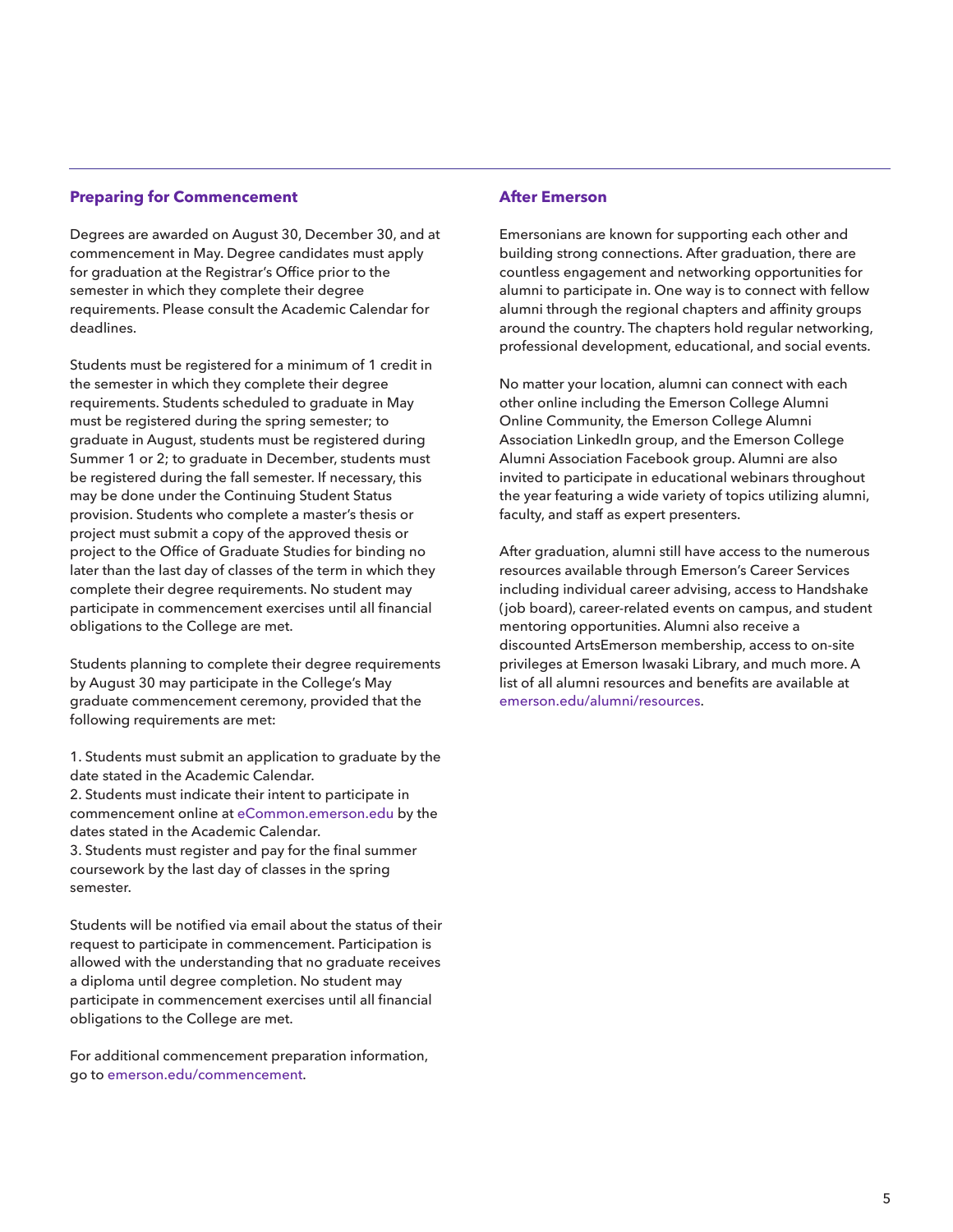### Important Offices at Emerson College

#### **Office of Graduate Studies**

The Office of Graduate Studies serves currently enrolled graduate students by: hosting new student orientation; publishing policies, requirements, rules, and procedures; approving individual program requirement exceptions; coordinating student activities and events with the Graduate Student Association (GSA); providing professional development activities; approving master's theses and projects; and assisting with graduate commencement. The Office of Graduate Studies also handles many of the most commonly used academic forms, as described below and on the Graduate Studies website.

#### **Academic Forms**

Any change in program requirements or student status requires approval from the Office of Graduate Studies. The following forms can be found on the Graduate Studies website. Students are responsible for filling out the forms, securing the appropriate approval signatures, and submitting them to the Office of Graduate Studies, unless otherwise noted. The forms include: General Petition, Request for Leave of Absence or Withdrawal, Request to Re-Register from Leave of Absence, Request for Extension of Candidacy, Petition to Transfer Credit, Course Credit Consolidation, Petition to Waive Continuing Student Status Fee, Directed Study Form, Master's Thesis/ Project Chair Designation Form, and Master's Thesis/ Project Guidelines (for student reference only). All of the forms may be downloaded and printed from the Office of Graduate Studies website, where further instructions on the use and process for each form is also detailed.

#### **Career Services**

Serving undergraduates, graduate students, and alumni, Career Services wants students and alumni to learn about themselves, what kinds of opportunities exist for them, and how to take the next steps in their individual career planning process.

By providing a number of resources and services, including individual career counseling, internship guidance, opportunities to connect with employers, online career planning resources, and assistance with the development and implementation of job search strategies, students and alumni are able to work toward successfully achieving their career development goals.

#### **IT Help Desk**

The Help Desk is your first point of contact for information technology support, serving the Emerson College community with solutions and assistance for information technologies. Email the Help Desk at helpdesk@emerson. edu or refer to its Guides section for information about a specific issue. Staff solve everything from password problems to helping students connect to ECwireless with their Android or other devices.

#### **International Student Affairs**

The Office of International Student Affairs (OISA) serves currently enrolled international students and offers an array of services, including: consultations with students and scholars on immigration and visa matters, specialized programs and events to foster social and cultural adjustment, personal advising, and counseling on social issues.

#### **Optional Practical Training (OPT)**

Optional practical training (OPT) is a type of work authorization benefit available to most F-1 students for a total of 12 months during or after completion of studies. Students are not required to participate in practical training. If a student chooses to participate, he or she may do so for some or all of the 12 months. Most students choose to take advantage of OPT after graduation.

Students are eligible to apply for post–completion practical training no earlier than 90 days before the last day of their graduating semester and no later than two weeks before the last day of their graduating semester. Students are strongly encouraged to plan ahead and apply early. Waiting until the end of the application period may delay or impede the application process. Go to emerson.edu/international-student-affairs/ employment-financial-information/optional-practicaltraining for more information.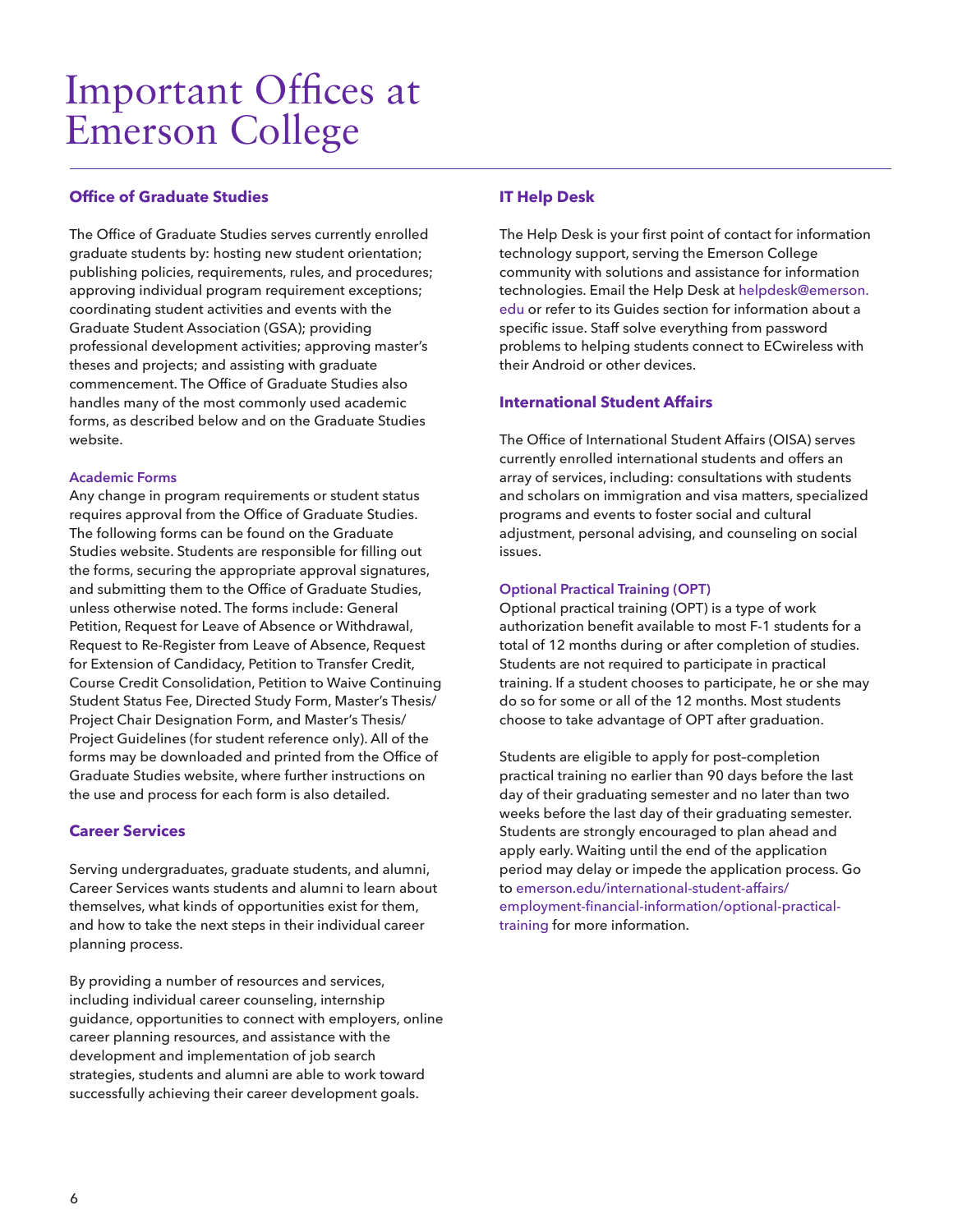#### **Student Employment**

Students working through Emerson College's Student Employment programs gain marketable skills and valuable work experience while defraying the cost of their education. The Office of Student Employment assists students and supervisors with all aspects of on-campus employment and off–campus Service Work Study. On the website, students can find information regarding the types of employment available, how to apply and begin working, payment methods, and employee/supervisor responsibilities. For more information, visit the Student Employment Office, 216 Tremont Street, fourth floor.

#### **Student Financial Services**

Student Financial Services encompasses the Office of Financial Aid, Office of Student Accounts, and the Office of Student Success. Together, the staff helps parents and students understand the costs associated with an Emerson education and to find means to meet those costs. Through federal, state, and institutional financial aid programs, as well as a variety of educational loan options and a payment plan program, Student Financial Services helps students and families manage the cost of a quality education. Whether you make lump sum payments now or spread payments out over months or years, the office strives to provide the services needed to make Emerson a financial reality for students.

#### **Financial Aid**

Through federal, state, and institutional financial aid programs; payment plan options; and Emerson's financial education program, Money Matters, the College strives to help families manage the cost of a quality education. It is the College's goal to provide the services needed to make Emerson College a financial reality for students. The Financial Aid staff, in conjunction with the Office of Student Accounts and the Office of Student Success, is committed to working together to find the best solution for a student's situation and needs.

#### **Student Accounts**

Students and anyone they allow to view their account can manage their bills, payments, balances, and more on the Student Accounts website.

#### **Student Success**

The Office of Student Success is focused on student retention, satisfaction, and success, making sure that students have the support they need to realize their fullest potential at Emerson. Students may encounter obstacles or difficulties associated with college life—academic, financial, personal, interpersonal, or wellness—or simply seek greater connection and support. Emerson has fantastic resources designed to address the holistic needs of students. The Office of Student Success helps students explore their options; navigate campus systems; and connect to services, supports, and each other. And sometimes, they just listen.

To see how the OSS can help you stay on track—or get back on track—toward your goals, visit emerson.edu/ stuent-success.

#### **Student Accessibility Services**

Emerson College is committed to providing access to its academic programs and social activities for all qualified students with disabilities. While upholding this commitment, the Student Accessibility Services office maintains the high standards of achievement that are essential to the College's programs and services. In advancing these dual aims, Student Accessibility Services ensures that the College's policies, practices, and procedures conform to federal and state statutes and regulations. Its philosophy is that students are independent and self-determined and that students with disabilities—just like all students—have control over their lives here at Emerson and are ultimately responsible for making their own decisions.

Emerson offers services through its Student Accessibility Services to students with documented physical, medical, visual, hearing, learning, and psychiatric disabilities. Any student with a disability who is seeking accommodations or who has specific questions about disability services at Emerson should contact Student Accessibility Services by email at sas@emerson.edu or telephone at 617-824-8592, or see emerson.edu/student-accessibility-services. Student Accessibility Services is located at 216 Tremont Street on the fifth floor.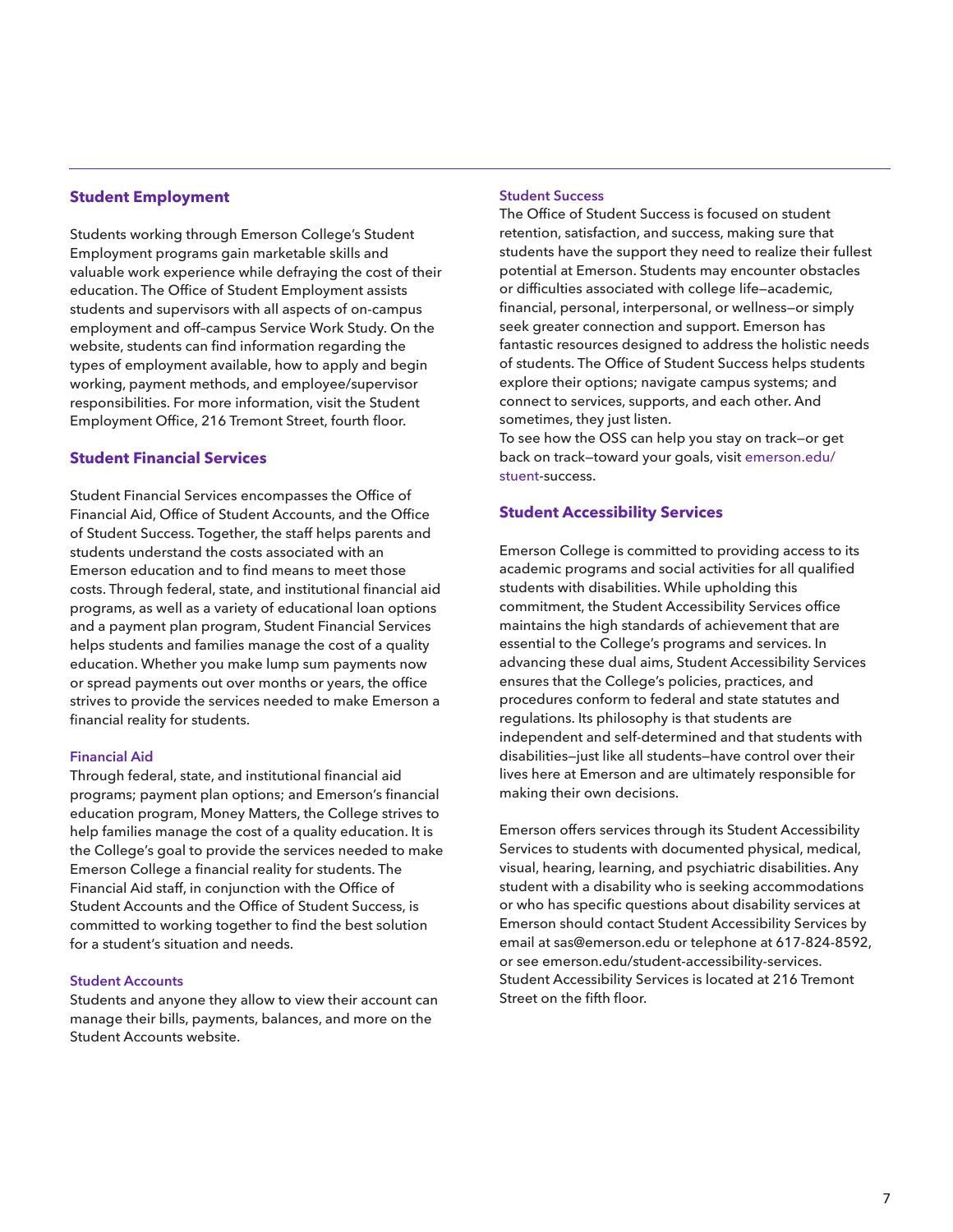### Student Groups

#### **Graduate Student Association**

The Graduate Student Association (GSA) is dedicated to advancing the goals, objectives, and interests of graduate students. The GSA serves as a liaison between graduate students and the College community, providing students with a base for social interaction, professional friendships, and contacts. All enrolled and matriculated graduate students are members of the GSA and are invited to attend events and meetings. Contact the GSA Council at GSAInfo@emerson.edu, or connect with Facebook and Twitter.

#### **Graduate Student Organizations**

The GSA also sponsors several graduate student organizations on campus. Many of these organizations have professional and social events within their individual programs, such as CSD Connections, Graduate Students for Publishing, and TEGA. Other organizations, such as the International Graduate Student Organization, provide events for students across disciplines. Only graduate student organizations that are recognized by the GSA and the Office of Graduate Studies can apply for funding, and these organizations are expected to be in attendance at the monthly GSA Council meetings. To find out more information on joining a GSO or how to start your own, consult the GSO Officer Handbook at emerson.edu/gsa. Currently recognized GSOs include:

- Civic Media: Art and Practice Consortium
- CommGrads;
- CSD Connections;
- Graduate Reading Series;
- Graduate Students for Integrated Marketing Communication;
- Graduate Students for Journalism;
- Graduate Students for Publishing;
- International Graduate Student Organization;
- MFA Production Collaborative;
- New England Graduate Media Symposium Committee
- Redivider: and the
- Theatre Education Graduate Association.

#### **Other Student Groups**

Besides the Graduate Student Organizations that are tied to student programs, there are also interdisciplinary student groups that are open to all students of all cultures and interests at Emerson. More information can be found on the website, but a few of these groups include:

- AMIGOS;
- Anime@Emerson;
- Asian Students for Intercultural Awareness (ASIA);
- ASLEmerson;
- EAGLE;
- Emerson's Black Organization with Natural Interests (EBONI); and
- Emerson Communication (EmComm);
- Emerson Christian Fellowship;
- Emerson International;
- Hillel;
- National Student Speech, Language, and Hearing Association (NSSLHA);
- Newman Club; and
- Student Health Advisory Board (SHAB)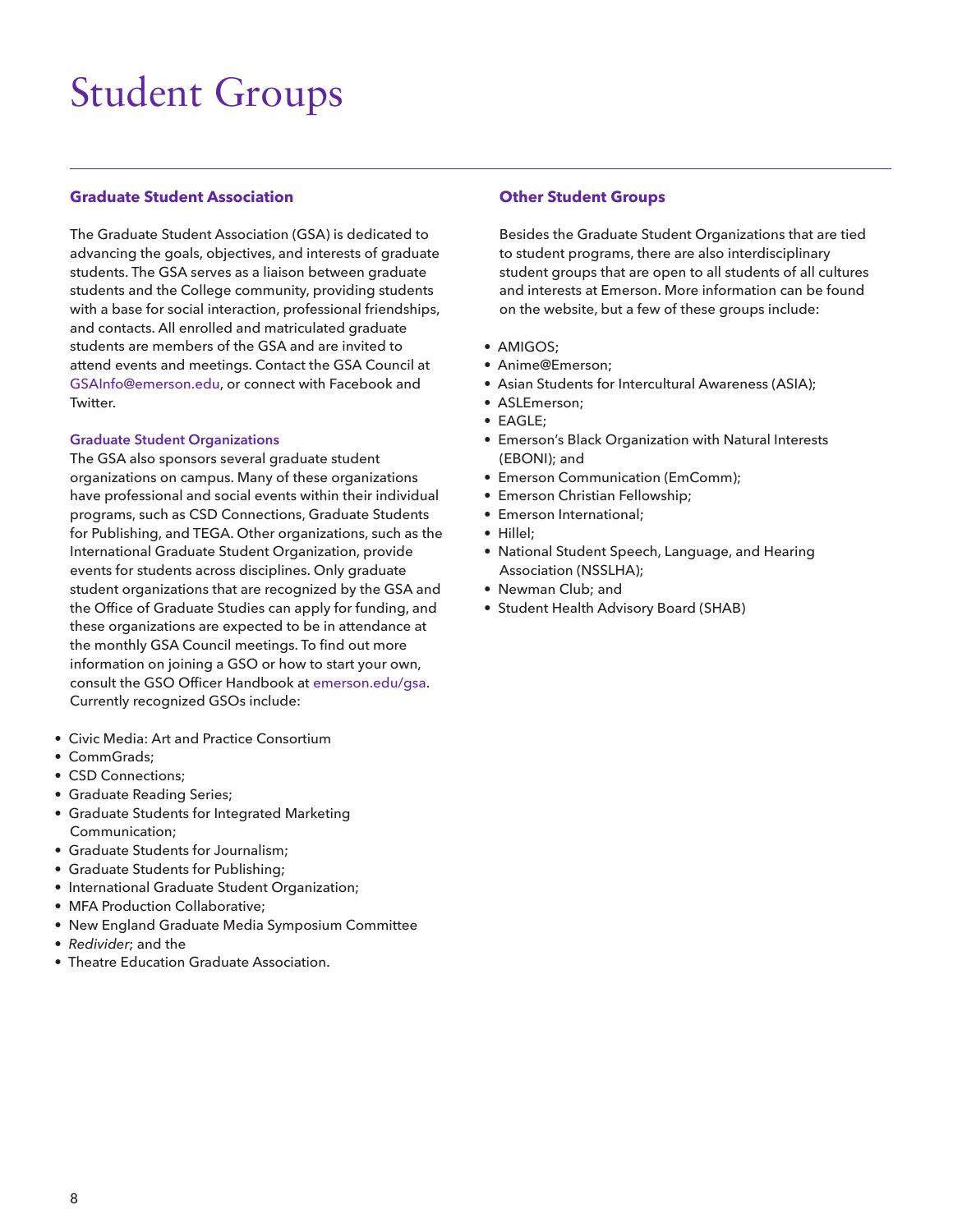### Social, Study Spaces, and Dining Halls and Cafes

There are several spaces on campus where students can go to relax before class, study, or get together. Some are designated for graduate students, and some are for the general student body. Below is a list of those most commonly utilized by graduate students at Emerson:

- Graduate Student Lounge: 12th floor of the Ansin Building (There is also a refrigerator and coffeemaker on this floor.)
- Quiet Room: 2nd floor of the Max Mutchnick Campus Center
- Common Ground: 10th floor of the Walker Building
- Study Room: Various rooms in the Walker Building (See a librarian or Spacebook to reserve a study room for up to two hours at a time.)

For information on dining halls and cafes, visit emerson.edu/about-emerson/offices-departments/ business-services/dining-catering-services/dining-hallscafes.

Bonus tip: Graduate students have access to on-campus lockers that are reserved just for them. They can be reserved by semester or for a whole school year, for a minimal fee. These lockers are located on the basement level of the Max Mutchnick Campus Center. To reserve one, visit the L1 Service Desk in the Max Mutchnick Campus Center and fill out a Locker Rental Agreement.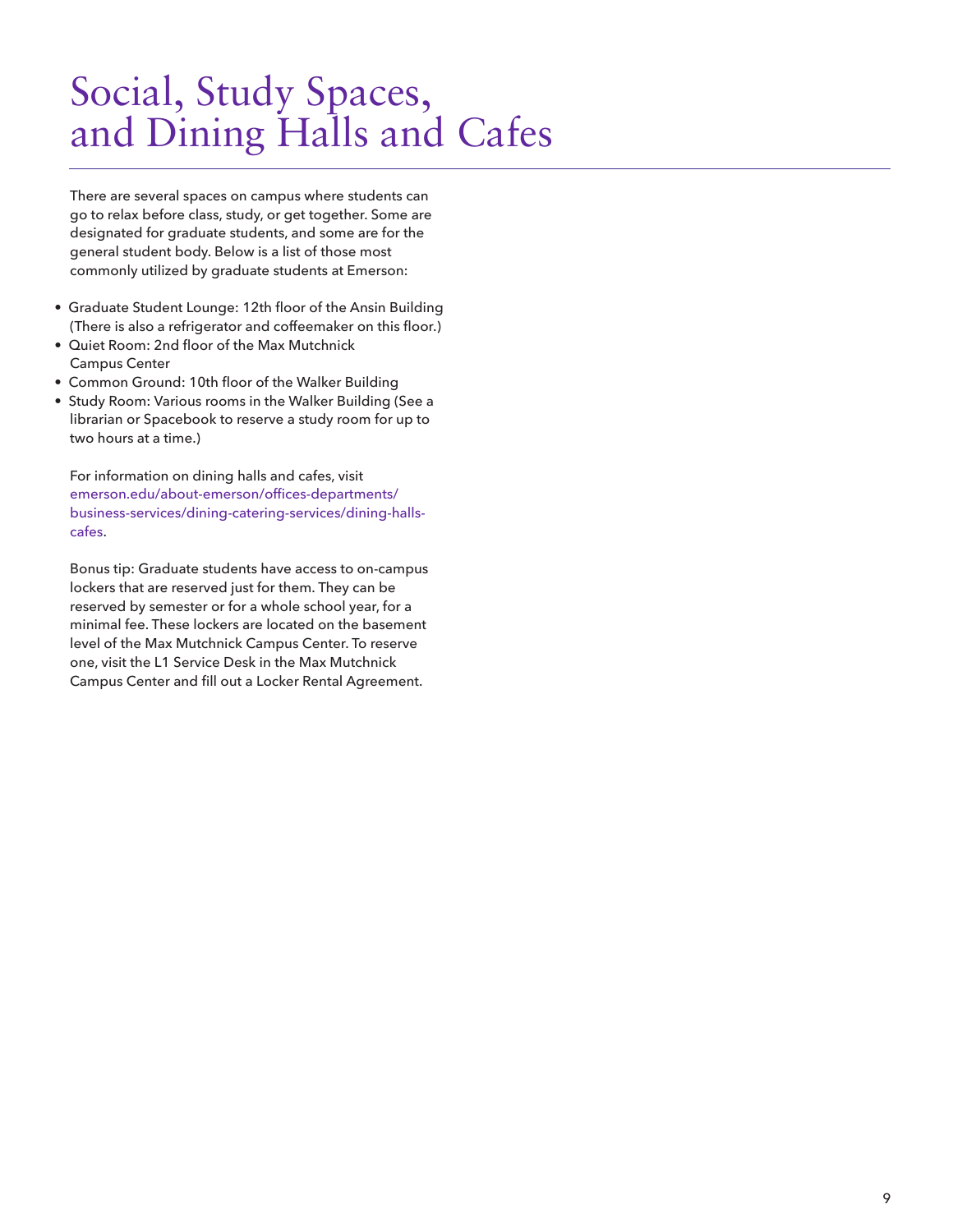### Academic Grievance Procedure

If students desire a review of a decision for a grade or dismissal from the College, they should refer to the processes below.

#### **Initial Process**

A student can initiate an academic grievance when a dispute arises between the student and an instructor over a grade or some other academic requirement in a course. Before a student initiates an academic grievance, the student should follow the initial process to resolve the dispute, as follows.

Note: Students should begin at Step 1 for grade disputes. All other grievances should begin at Step 2.

1. The student should schedule an appointment with the faculty member concerned and discuss the problem as soon as possible after the occurrence of the alleged incident or dispute. If this does not resolve the situation, move to

Step 2.

2. The student should consult their graduate program director. If this does not result in a satisfactory solution, move to Step 3.

3. The student may appeal to the department chair. 4. If the student is not comfortable meeting with the faculty member, GPD, or chair, they can meet with the dean of graduate and professional studies who will attempt to resolve the dispute.

#### **Formal Process**

Students who feel their grievance has not been resolved through this initial process may request a formal hearing by the Graduate Grievance Committee through the formal process. This must be done within 10 days after the initial process has concluded.

1. The student must file a written statement explaining the alleged grievance with the Graduate Grievance Committee chair. Copies of this statement will be distributed to all involved in the hearing. The student must submit all documentation regarding the claim with the Graduate Grievance Committee chair within seven days of submitting a written statement.

2. The Graduate Grievance Committee will meet in a timely fashion and examine all relevant material. The committee reserves the right to contact or solicit information from any person whom it feels would be helpful to understanding or resolving the grievance. The committee's findings will be submitted to the student, faculty members, and other involved parties.

#### **Graduate Grievance Committee**

Grievance procedures are intended to support a fair hearing of any student with an unresolved academic grievance issue. When convened to hear a student academic grievance, the Graduate Grievance Committee will consist of four members: the dean of graduate and professional studies, who chairs the committee; a department chair from a noninvolved academic department, who is appointed by the chief academic officer of the College; and a faculty member, who is also appointed by the chief academic officer; and the Registrar.

Students who believe they have been unfairly and/or improperly treated or have any other complaints regarding academic matters should report their issues to the Office of Graduate Studies, which will attempt to resolve the issue or begin the formal grievance process. Students must first follow the informal process for academic grievance.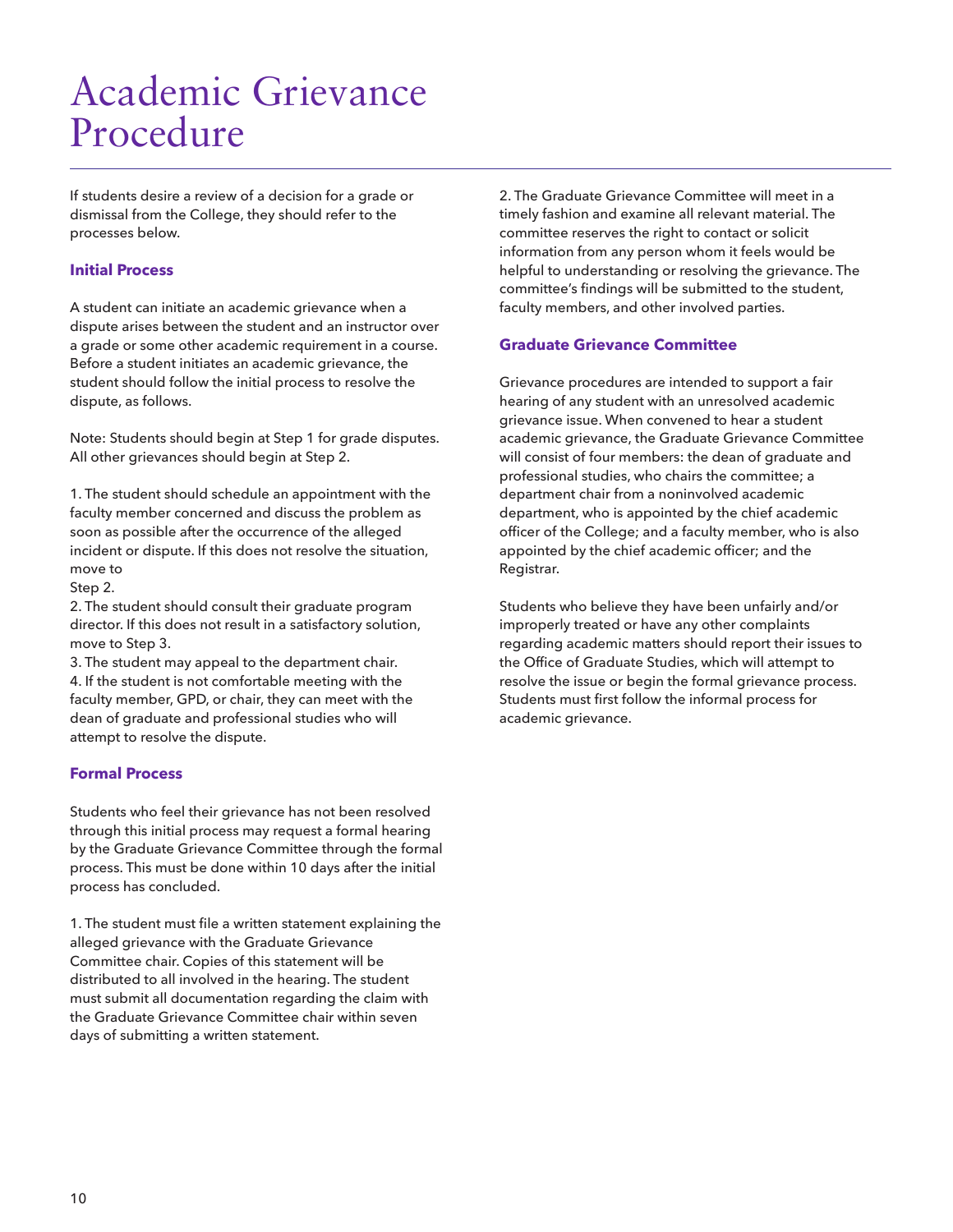### Office of Community Standards and Student Conduct

#### **Mission Statement**

The Office of Community Standards and Student Conduct facilitates the Student Code of Community Standards to ensure that Emerson is a safe and comfortable community to learn, live, and work. The office is committed to balancing the needs of the student and greater campus community by promoting community standards and responding to student misconduct in a fair, consistent, and educational manner. It provides students with individualized opportunities for growth so that they may develop into engaged and ethical citizens. In order to accomplish this mission, the Office of Community Standards Student Conduct is guided by the core values of respect, educational opportunity, accountability, civility, honesty and integrity (REACH). For a description of each of the Core Values (REACH), visit emerson.edu/ community-standards.

#### **Code of Community Standards**

The Emerson College community is vibrant, creative, and caring. Emerson College students are challenged to think critically and show good judgment within the educational community environment where principles of freedom of expression, education, diversity, and fairness are valued and affirmed. Emerson College's Code of Community Standards is in place to ensure that the Emerson community is aware and respectful of these values and to promote a safe and comfortable community to learn, live, and work.

The Code of Community Standards is facilitated by the Office of Community Standards and Student Conduct. The Code of Community Standards serves to protect the rights of Emerson College community members as well as the rights of students reported to have violated the College's Community Standards. Students are expected to uphold the College's Community Standards and responsibly address behavior that may question or violate these standards.

For details of the Code, visit emerson.edu/codecommunity-standards.